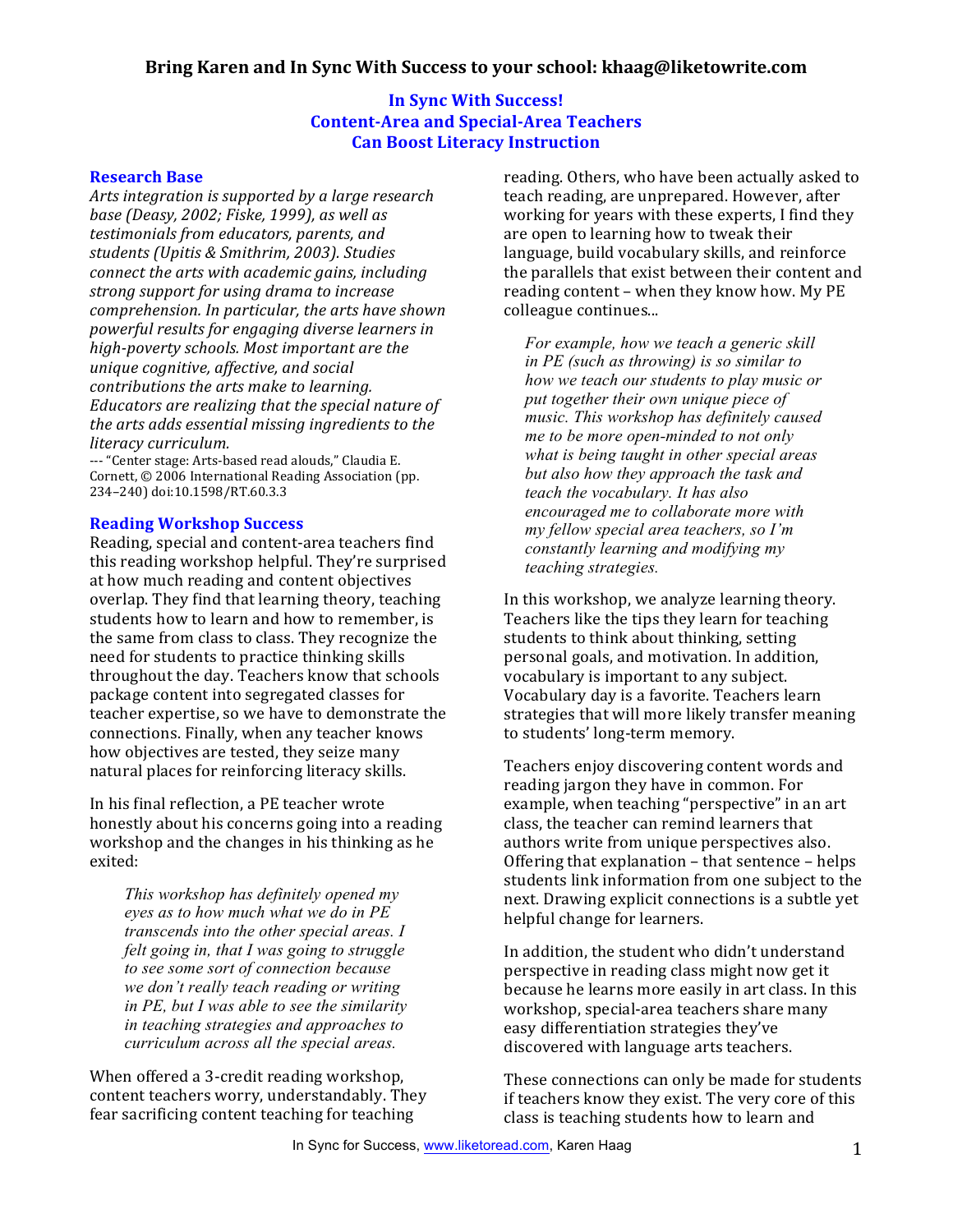# **Bring Karen and In Sync With Success to your school: khaag@liketowrite.com**

remember. The set-aside days for studying give teachers the time to explore these opportunities. Back to my colleague:

*How we teach a generic skill in PE (such as throwing) is similar to how music teachers teach students to play music or put together a unique piece of music. Chunking the skills into manageable parts, each one progressively more difficult than the next, and differentiating for students is just one aspect of this workshop that transcends the subject areas.*

#### **Why I Teach the Workshop**

I built this workshop for reading, special-area and content teachers after several successful experiences. After several colleagues recommended I read *Mosaic of Thought* by Ellin Keene and Susan Zimmermann in 1997, I thought I should try it.

I'd heard of metacognition. I knew it was a term that NC DPI threw around a lot and it showed up in my standards. "Thinking about thinking" was an abstract notion to me though. Keene and Zimmermann led me to understand.

I used the reading strategies to comprehend the passages at the beginning of each chapter. By plodding my way through the difficult selections, I thought about how I made sense of the words. If this worked for me, I realized it would work for readers of any age and content.

At every school I worked, students loved reading *more and scores improved as a result of applying* the proficient reader research. No books. No programs. Just an understanding of how to teach *comprehension.*

In those early days, Keene and Zimmermann gave us the theory. There was very little help in structuring lessons though until Stephanie Harvey and Ann Goudvis (*Strategies That Work*) and Debbie Miller (*Reading With Meaning*) published. 

Now, there are books that show teachers how to apply proficient reader strategies in every content area. Therefore, I ask teachers to create personal inquiries and read texts that support them as the expert in their field.

### **Confident The Workshop Works**

In preparation for this workshop, I worked with many teachers. That's why I'm so confident that teaching language arts, special area and content teachers will help a school develop a comprehensive approach to teaching literacy that produces results.

- A music teacher asked me to work with her colleagues to figure out how music teachers could design lessons based on the reading theory. We realized students could apply the strategies to comprehending lyrics. They could remember concepts by putting words to music. We found many applications.
- Other friends asked me to create a seminar to support math teachers based on Arthur Hyde's *Comprehending Math*. He explains how math teachers can build comprehension of math concepts using the proficient reader strategies.
- Jackie Whitfield, Cabarrus County Elementary Director, asked me to develop a 3-day Institute for the county's special area teachers. I learned so much from them. Art. music, and PE teachers have so much to teach us about how students learn, especially those who can't show us their best work with pencil and paper.
- From there, I developed several residencies where I taught one day every other month and then gave teachers time to experiment and process in the intervening days.
- The 4-day seminar I offer now grew out of my work with Country Day Middle and Upper School content and special-area teachers and the seminar I created for all of their Lower School Special-Area Teachers.

Teachers review the workshop favorably because it is about learning what North Carolina expects students to know to pass end-of-year tests, comparing content objectives to reading and writing objectives, and selecting those that match. Teachers can then use what students have already learned in reading classes as background knowledge on which to build their content or complement literacy instruction with their lessons. Plus, teachers enjoy that I differentiate the seminar by asking them to create personal inquiry projects and set personal goals as a part of the seminar.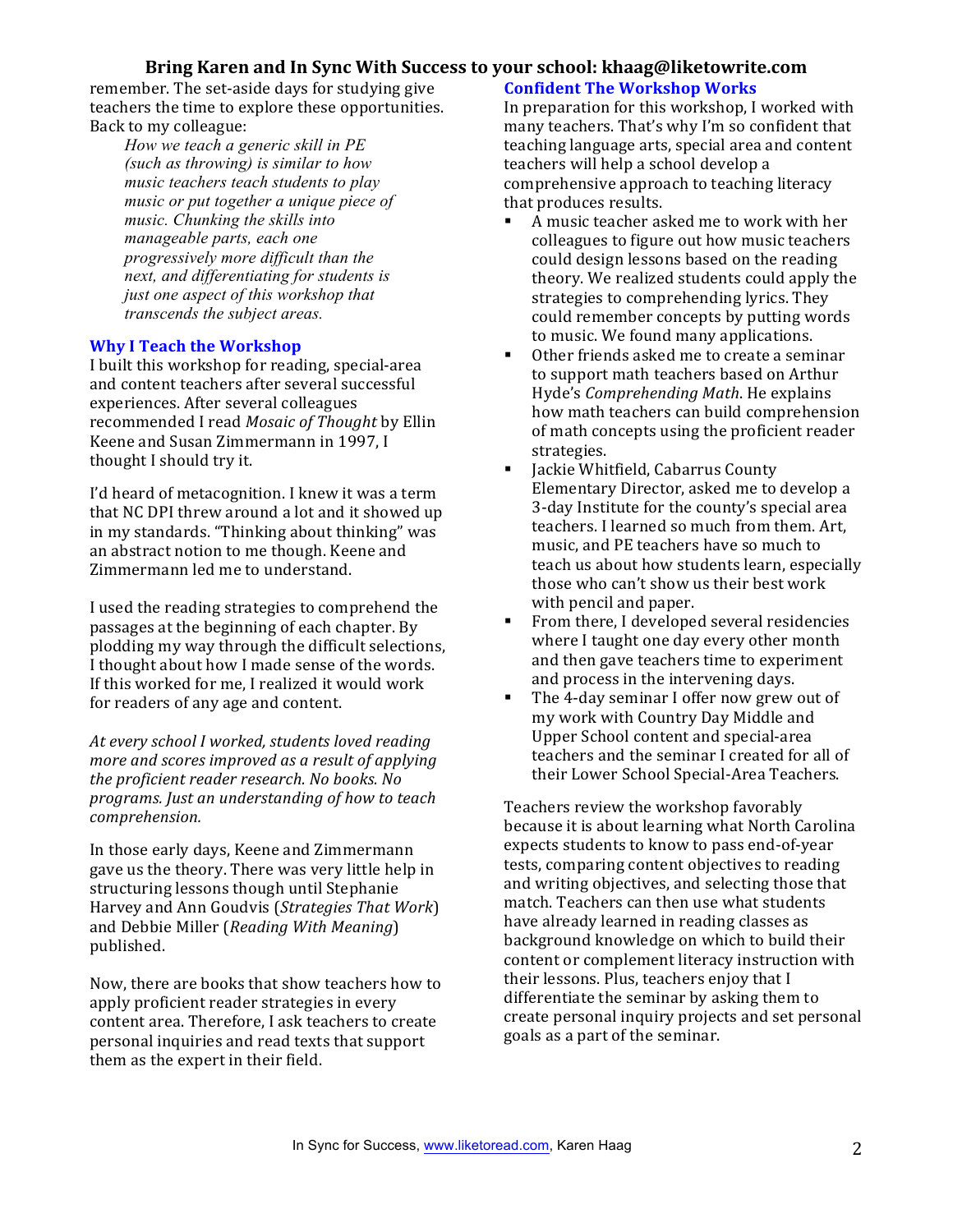# **Bring Karen and In Sync With Success to your school: khaag@liketowrite.com**

## **3-Credit Reading Seminar Timeline**

Day One - Proficient Reader Strategies and Reflection

- Teachers set goals and begin personal inquiry projects.
- What are proficient-reader strategies?
- How can those strategies also work in my content area?
- How can I use reflective thinking exercises in my content area to move learning into long-term memory?

Day Two – Overlaps in Reading, Content, and Thinking Goals

- What am I required to teach?
- Where are the overlaps in reading and content objectives?
- What do students need to learn to succeed on end-of-year reading and writing tests?
- What small changes could I make to help students meet all test objectives?

Day Three - Vocabulary

- What strategies will work to teach vocabulary in any content area?
- How can content area teachers help children of different learning styles learn vocabulary through drawing, movement, singing, equations, scientific method, etc?
- Teachers create a list of differentiated strategies for learning vocabulary based on research and the talents of the content-area teachers to be shared school-wide.

## Day Four – Inferring, Determining Importance and Synthesis

- Participants study inferring, determining importance, and synthesis as it relates to their content area.
- Teachers share results of their personal inquiry projects.

## **My Experience**

- 1. NC Department of Public Instruction, District and School Transformation Coach, 2010-2014.
- 2. Concord Middle School Residency 2008-present, co-director Dr. Jeanneine Jones, UNC Charlotte.
- 3. Middle and Upper School Residencies 2008, 2009, 2010, CCDS, Karen Derby, high school teacher.
- 4. CCDS Lower School 2010, Meredith Vetter, Elementary Director of Studies.
- 5. South Learning Community K-8 2009, Charlotte Mecklenburg Schools, Tammy Brown, Literacy Facilitator, Beverly Woods Elementary School.
- 6. Content-Reading 2<sup>nd</sup>-5<sup>th</sup> Grade Residency 2008, Irwin Elementary School, Charlotte-Mecklenburg Schools, principal Judy Fahl.
- 7. Math-Reading K-5 Residency 2008, Jefferson Elementary, New York, principal Carole Schwab.
- 8. Math-Reading K-5 Residency 2007, Independence Elementary, Rock Hill, SC, principal Mary Chandler.
- 9. Cabarrus County Special-Area Teacher Summer Institute 2003, Jackie Whitfield, former Elementary Director.

# **Testimonials**

Science and reading objectives have always been aligned; the difference now is that I have a clearer understanding of the approach that needs to be implemented to address the objectives for both disciplines simultaneously. I am now much more intentional in the way that I use literature in the science lab as a result of this workshop. I allow them an opportunity to reflect aloud on their reading prior to writing it down as answers to questions. Science Teacher

The workshop has simply reinforced to me that there are areas of overlap that occur between content areas and that the more we can identify and use those areas in our planning and teaching, the greater the overall educational benefit our students will receive from our teaching. PE Teacher

Learning new vocabulary was one way I developed new ideas. I have grasped much from the terminology alone. Drama Teacher